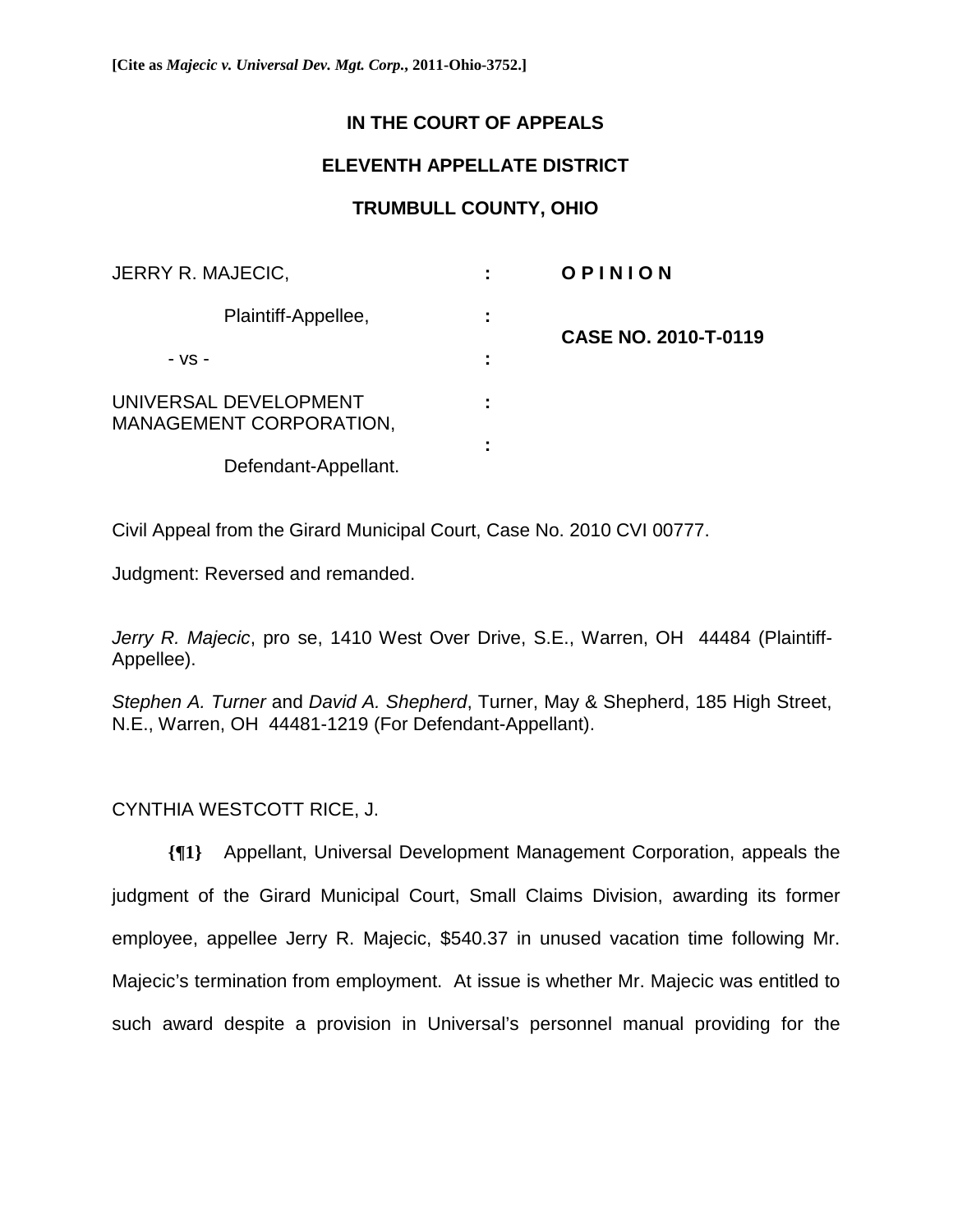forfeiture of unused vacation time following resignation or termination from employment. For the reasons that follow, we reverse and remand.

**{¶2}** On July 27, 2010, Mr. Majecic filed a complaint in which he alleged he was entitled to compensation for his unused vacation pay following his termination from employment, and demanded judgment against Universal in the amount of \$291.86.

**{¶3}** The case was heard by the magistrate on August 31, 2010. Mr. Majecic testified he was hired by Universal as a maintenance technician in October 2007 to repair the apartments in Universal's apartment complex. He said that on June 16, 2010, the district manager told him that one of the tenants had accused Mr. Majecic of entering his apartment and stealing his pain medication. Mr. Majecic said the district manager gave him an opportunity to resign and said that if he did not, he would be terminated. However, Mr. Majecic refused to resign and, as a result, he was terminated.

**{¶4}** Mr. Majecic testified that he was an at-will employee and did not have an employment contract with Universal. He conceded he was terminated solely due to the tenant complaint, and that he was not terminated for any discriminatory reason. The parties agreed that, according to the company's "paid time off" policy, after three years of employment, an employee is entitled to two weeks of paid vacation time. They also agreed that Mr. Majecic had been employed by Universal for just over three years and that his rate of pay was \$14.41/hour.

**{¶5}** Mr. Majecic said that because he had been employed by the company for over three years, he was entitled to two weeks, or 80 hours, of vacation time. He said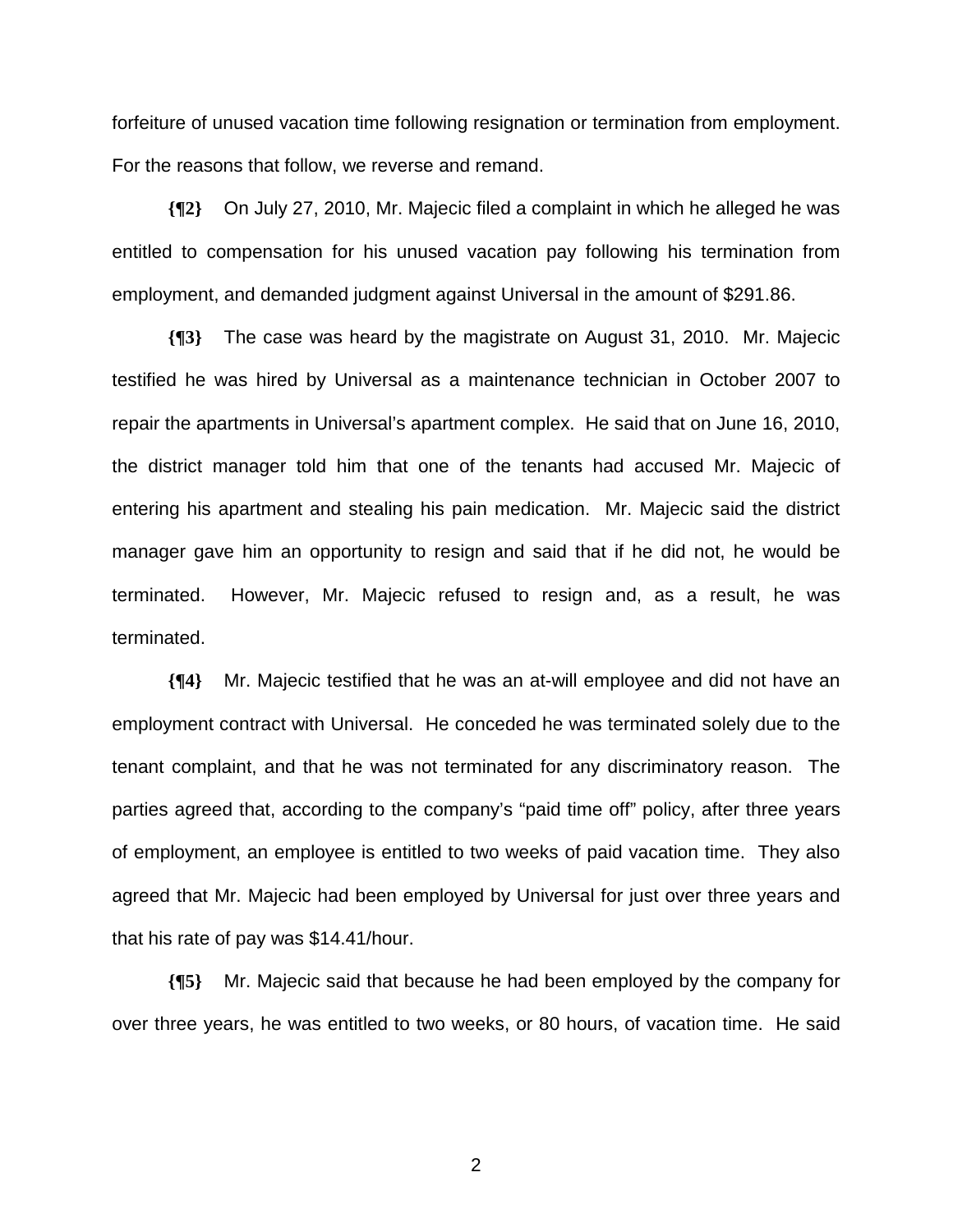that he had already used and was paid for 42.5 hours of his accrued vacation time, and that he was entitled to 37.5 hours of vacation time.

**{¶6}** Kim Lee, Universal's property manager, testified that the company's paid time off policy provides that any employee who either resigns or is terminated forfeits all paid time off days, which, she said, includes vacation time.

**{¶7}** Following the hearing, on August 31, 2010, the magistrate entered his decision, finding "Defendant owes Plaintiff for Accrued Vacation Upon Termination. 37.5 hours  $\omega$  \$14.41 = \$540.37."

**{¶8}** On the following day, September 1, 2010, the trial court entered judgment affirming the magistrate's decision.

**{¶9}** Thereafter, Universal timely filed an objection to the magistrate's decision, arguing that Mr. Majecic's claim for paid time off was barred by the provision in its personnel manual, which provides that any unused paid time off, including sick, vacation, or personal time, is forfeited upon an employee's resignation or termination. In support of its objection, Universal attached the provision in its personnel manual concerning its paid time off policy, which provides, in pertinent part, as follows:

**{¶10}** "[Paid Time Off] (PTO) includes sick, vacation, \*\*\* and personal time off with pay. \*\*\* Employees will be given (PTO) days after one year of employment \*\*\*. \*\*\* All unused (PTO) will be forfeited upon an employee's resignation or termination. \*\*\*"

**{¶11}** The paid time off policy also included a "(PTO) Scale," which provided that between their third and fifth years of employment, employees are entitled to ten paid time off days.

 $\sim$  3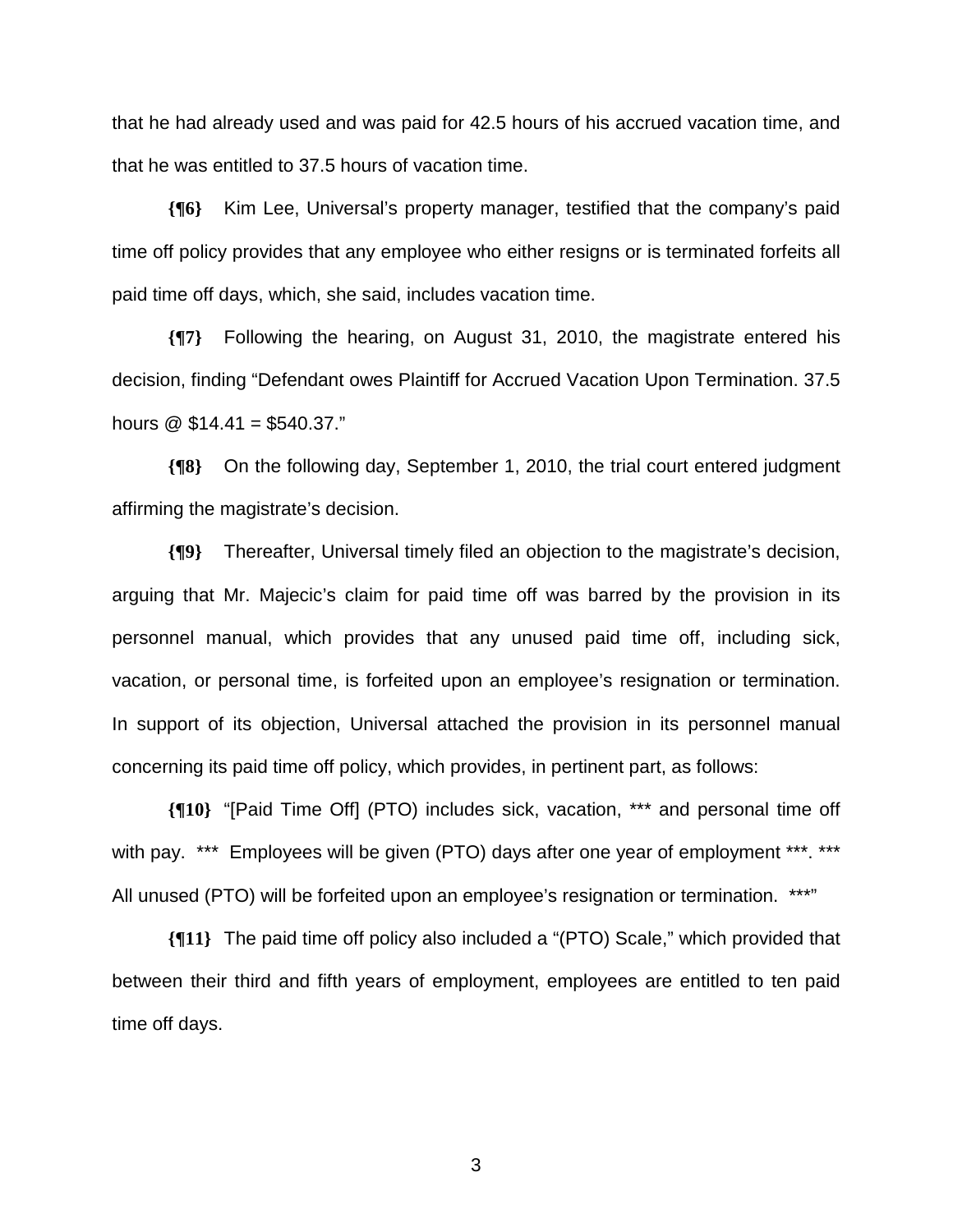**{¶12}** Mr. Majecic testified that he was given a copy of the company's personnel manual when he was hired. And, at the hearing, Mr. Majecic was asked:

**{¶13}** "Q. And you understand that in that personnel \*\*\* manual that the portion that's attached to the objection it states that all unused PTO – and PTO refers to Paid-Time-Off, which includes \*\*\* vacation \*\*\* time off with pay – that that would be forfeited upon an employee's resignation or termination, correct?"

**{¶14}** In response, Mr. Majecic testified:

**{¶15}** "I understand that. I read that."

**{¶16}** On October 18, 2010, the court entered judgment denying Universal's objection. The court found that, pursuant to Universal's paid time off policy, Mr. Majecic was entitled to ten days, or 80 hours, of paid time off for 2010; that he had used and was paid for 42.5 hours of his paid time off prior to his termination; and that he was entitled to 37.5 hours of paid time off, which, at \$14.41/hour, equated to \$540.37. The court found that the key issue here was whether Mr. Majecic's vacation time had "accrued." The court found that, because Mr. Majecic's vacation time had accrued, he was entitled to be paid for his remaining paid time off, and entered judgment in Mr. Majecic's favor for \$540.37 plus interest.

**{¶17}** Universal appeals, asserting the following for its sole assignment of error:

**{¶18}** "The trial court erred when it determined appellee was entitled to compensation for paid-time-off unused upon his termination, notwithstanding an employee policy that unused paid-time-off was forfeit upon termination."

**{¶19}** Universal argues that, pursuant to the provision in its personnel manual providing that vacation time is forfeited if not used prior to resignation or termination, Mr.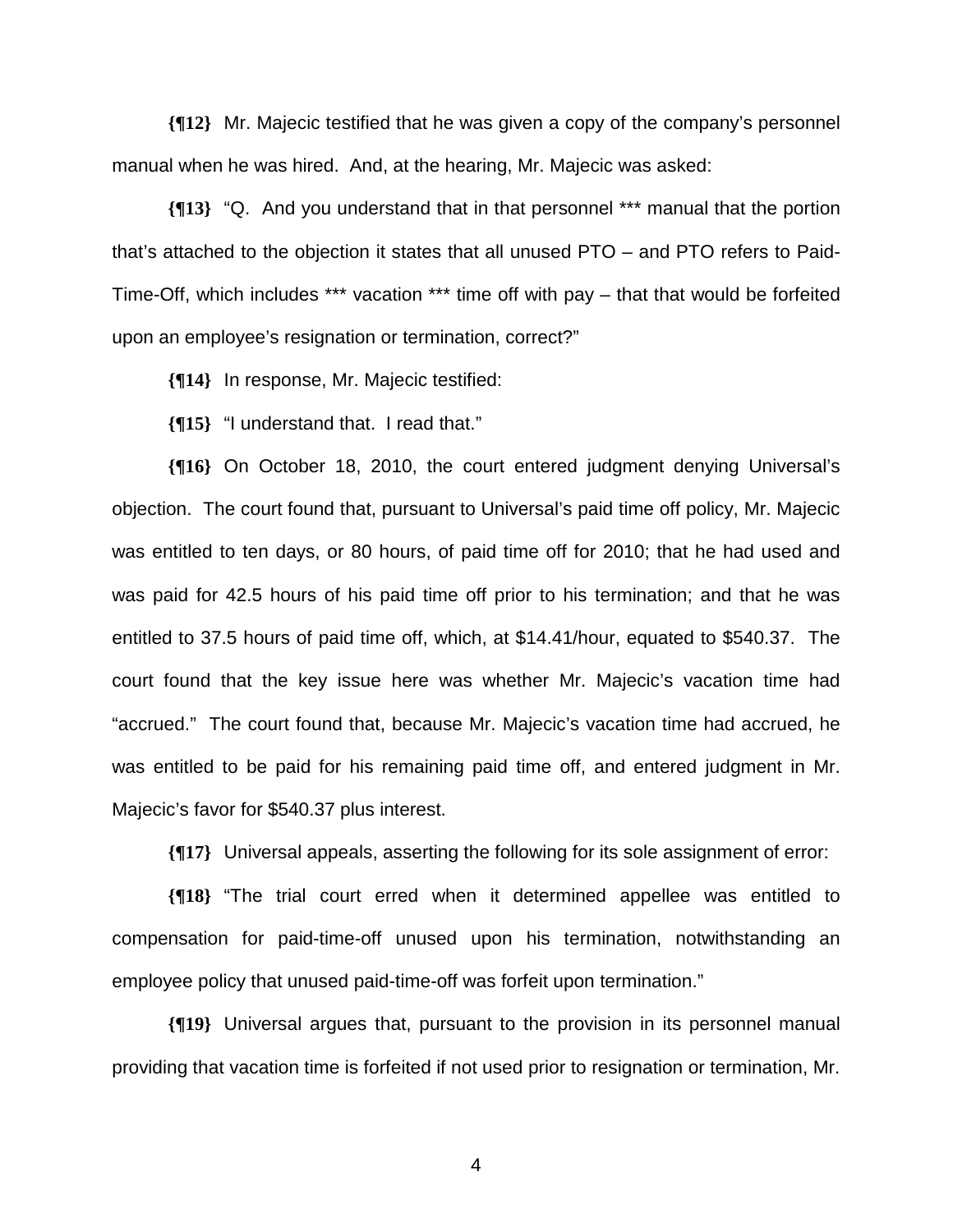Majecic was not entitled to payment for vacation time because Mr. Majecic's employment was terminated.

**{¶20}** As a preliminary matter, we note that Mr. Majecic conceded below that he was an at-will employee, and did not have an employment contract with Universal. Further, while he denied the tenant's allegation, he admitted that the sole reason he was terminated was due to the tenant's complaint that he had entered his apartment and stolen his pain medication. Mr. Majecic conceded below that he was not terminated for any discriminatory reason. There is, moreover, no suggestion that Universal terminated him in bad faith or for some ulterior, unlawful motive. We further note that, under Universal's policy, the reason for the resignation or termination is irrelevant. The policy simply provides that, following an employee's resignation or termination from employment, he or she is not entitled to payment for accrued paid time off.

**{¶21}** "We review the adoption of a magistrate's decision by a trial court for [an] abuse of discretion." *Montecalvo v. Am. Family Ins. Co*., 11th Dist. No. 2006-T-0074, 2006-Ohio-6881, at ¶5, citing *Singer Steel Co. v. H&J Tool & Die Co., Inc*., 11th Dist. No. 2002-P-0135, 2004-Ohio-5007, at ¶22. Further, "the standard of review for small claims court proceedings is abuse of discretion." *Video Discovery, Inc. v. Passov*, 8th Dist. No. 86445, 2006-Ohio-1070, at ¶7. This court has recently stated that the term "abuse of discretion" is one of art, connoting judgment exercised by a court, which does not comport with reason or the record. *Gaul v. Gaul*, 11th Dist. No. 2009-A-0011, 2010- Ohio-2156, at ¶24, citing *State v. Ferranto* (1925), 112 Ohio St. 667, 676-678. The Second Appellate District has also recently adopted this definition of the abuse of discretion standard in *State v. Beechler*, 2d Dist. No. 09-CA-54, 2010-Ohio-1900, at

 $\sim$  5  $\sim$  5  $\sim$  5  $\sim$  5  $\sim$  5  $\sim$  5  $\sim$  5  $\sim$  5  $\sim$  5  $\sim$  5  $\sim$  5  $\sim$  5  $\sim$  5  $\sim$  5  $\sim$  5  $\sim$  5  $\sim$  5  $\sim$  5  $\sim$  5  $\sim$  5  $\sim$  5  $\sim$  5  $\sim$  5  $\sim$  5  $\sim$  5  $\sim$  5  $\sim$  5  $\sim$  5  $\sim$  5  $\sim$  5  $\sim$  5  $\sim$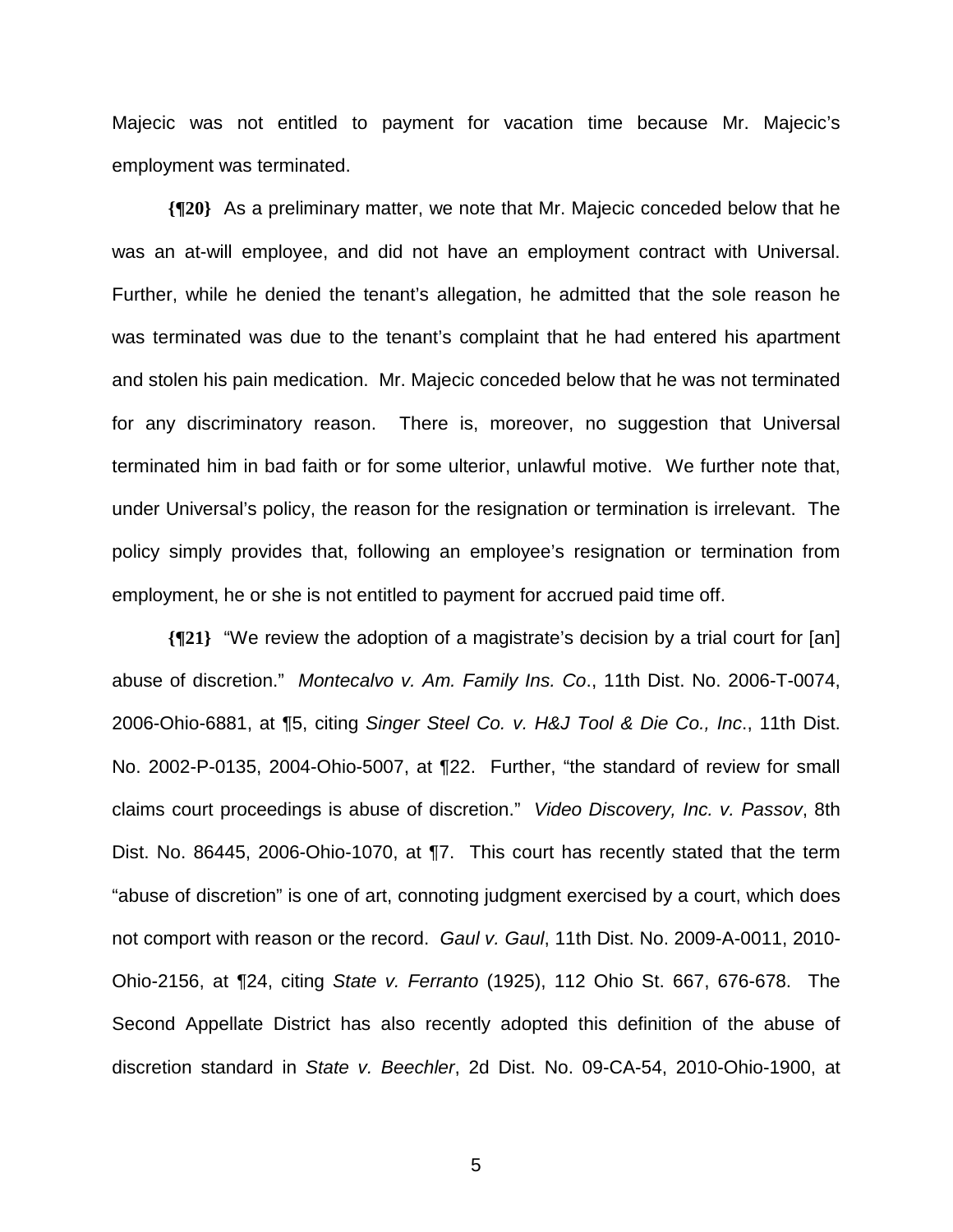¶65, citing Black's Law Dictionary (4 Ed.Rev.1968) 25 ("A discretion exercised to an end or purpose not justified by and clearly against reason and evidence").

**{¶22}** This court in *Jones v. Conneaut City Health Dept*., 190 Ohio App.3d 28, 2010-Ohio-4560, recently stated that "'Ohio courts have enforced company policies regarding payment -- or nonpayment -- of personal or vacation time upon termination of employment where such policies are clear and published in an employee handbook.'" Id. at 33, quoting *Sexton v. Oak Ridge Treatment Ctr. Acquisition Corp.*, 167 Ohio App.3d 593, 2006-Ohio-3852, at ¶13.

**{¶23}** The trial court in its judgment did not address the forfeiture provision in Universal's paid time off policy. Instead, the court focused on whether Mr. Majecic's paid time off for his vacation time had accrued. In support, the trial court cited *Korsnak v. CRL, Inc.*, 8th Dist. No. 84403, 2004-Ohio-6116; *Shuler v. USA Tire, Inc*. (June 17, 1991), 12 Dist. No. CA90-08-171, 1991 Ohio App. LEXIS 2814; and *Straughn v. Dillard Dept. Store* (Mar. 4, 1996), 5th Dist. No. 95CA0294, 1996 Ohio App. LEXIS 1234. The trial court quoted *Korsnak*, supra, in which the Eighth District held: "'[v]acation pay is not a gift or gratuity, but rather a deferred payment of an earned benefit' and an employer 'can no more withhold the accrued vacation pay than, for example, it could hold the last pay check the employee earned but not received.' Id. at ¶19, quoting *Straughn*, supra, at \*4. The trial court also quoted *Shuler*, supra, at \*3-\*4 ("[o]nce \*\*\* accrue[d], an employer must pay a discharged employee for any vacation time that the employee has yet to take").

**{¶24}** This court considered essentially the same facts as those presented here in *Condron v. Willoughby Hills*, 11th Dist. No. 2007-L-015, 2007-Ohio-5208. In

 $\sim$  600  $\sim$  600  $\sim$  600  $\sim$  600  $\sim$  600  $\sim$  600  $\sim$  600  $\sim$  600  $\sim$  600  $\sim$  600  $\sim$  600  $\sim$  600  $\sim$  600  $\sim$  600  $\sim$  600  $\sim$  600  $\sim$  600  $\sim$  600  $\sim$  600  $\sim$  600  $\sim$  600  $\sim$  600  $\sim$  600  $\sim$  600  $\sim$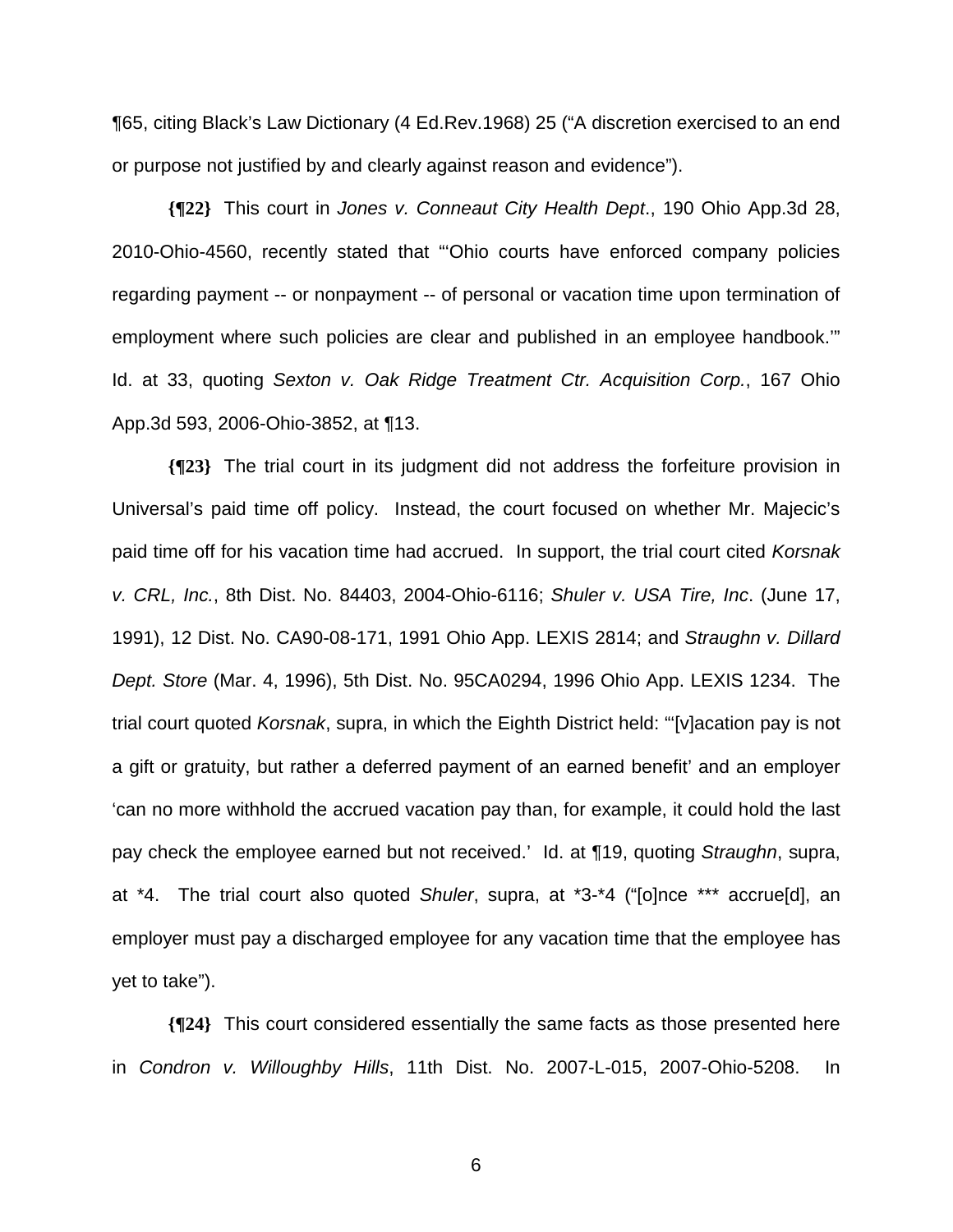*Condron*, the city's former finance director resigned giving two weeks notice and made a request during his last week of work that he be paid for his 49 accrued hours of vacation time. The city denied the request pursuant to a city ordinance, which provided that city employees who resign or are discharged are not entitled to vacation pay. The finance director filed a complaint in the small claims court against the city, and the court denied his claim for vacation time based on the forfeiture provision. On appeal, the finance director relied on the same case law cited by the trial court in the instant case, arguing that accrued vacation pay is a deferred payment of an earned benefit that cannot be withheld by the employer. In denying the director's request for accrued vacation time, this court held:

**{¶25}** "[*Korsnak*, supra, and *Shuler*, supra,] are distinguishable on the grounds that there was no provision in the employment [handbooks] at issue [in those cases] similar to the Willoughby Hills Ordinance that an employee forfeited his right to vacation pay upon resignation. Cf. *Korsnak*, 2004-Ohio-6116 at ¶24 ('nothing in the handbook prevents the employee from being paid for these days after termination of employment'); *Justinger v. Bishop* (Sept. 28, 1984), 11th Dist. No. 10-092, 1984 Ohio App. LEXIS 10954, at \*3 ('the failure of the [employer] to include a forfeiture clause in the manual foreclosed the [employer] from contending that vacation pay was not due upon termination'). 'Unless the vacation policy states otherwise, \*\*\* an employee is entitled to be paid for unused vacation days, because such payment is a deferred payment of an earned benefit.' *Fridrich v. Seuffert Construction Co*., Inc., 8th Dist. No. 86395, 2006-Ohio-1076, at ¶17 (citations omitted) (emphasis added). *Ervin v. Oak Ridge Treatment Ctr. Acquisition Corp*., 4th Dist. No. 05CA27, 2006-Ohio-3851, at ¶13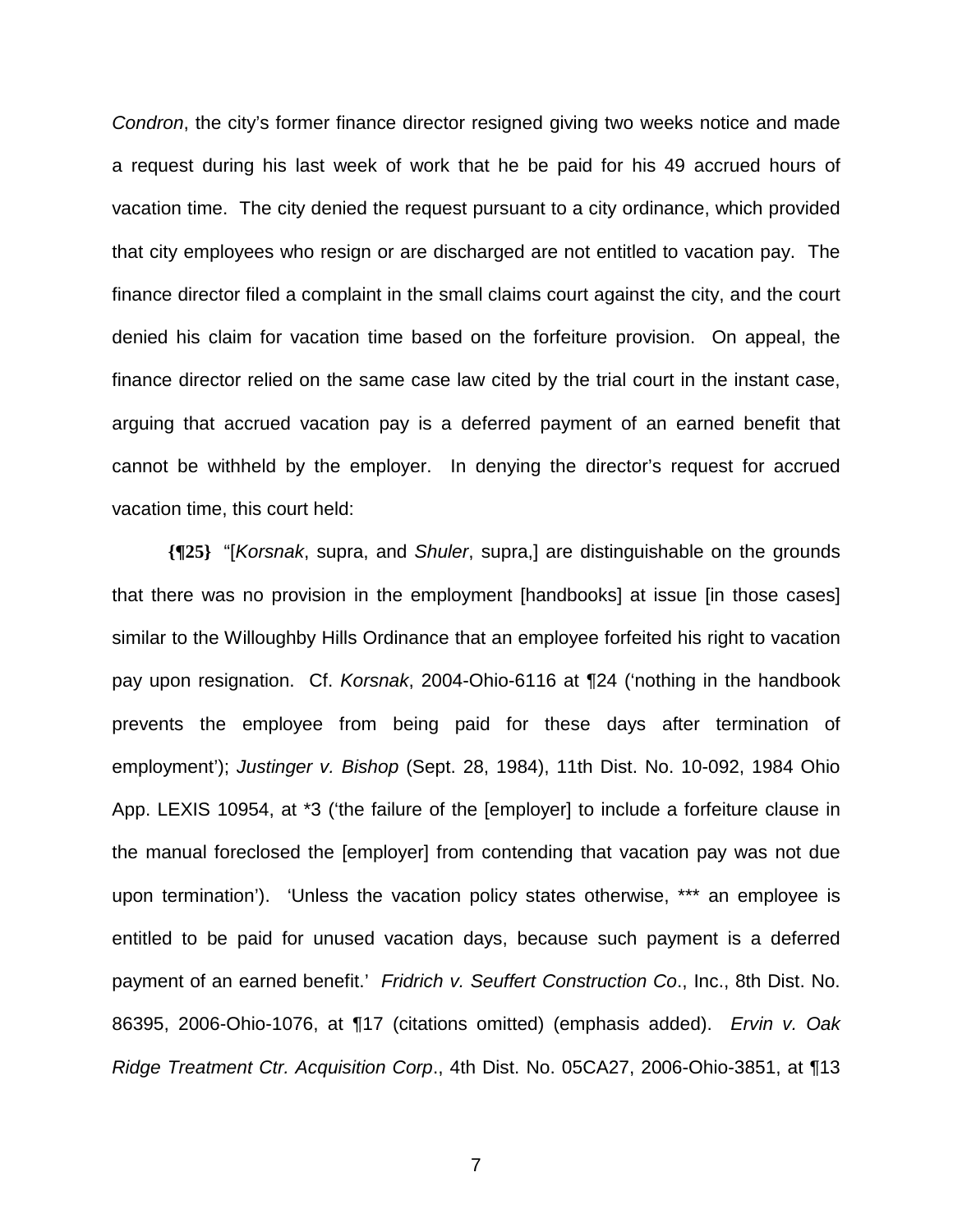('Ohio courts have enforced company policies that restrict or preclude payment for personal or vacation time upon termination of employment, where \*\*\* the policies are clear and published in an employee handbook) (citations omitted)." (Emphasis omitted.) *Condron*, supra, at ¶41.

**{¶26}** Thus, pursuant to this court's decision in *Condron*, if an employer does not have a personnel policy pursuant to which unused vacation time is forfeited, and if the employee has unused, accrued vacation time, he or she is entitled to be paid for that time. However, if the employer has a clear policy set forth in an employee manual or handbook providing that paid vacation time is forfeited on resignation or discharge, Ohio courts are required by law to enforce such policy.

**{¶27}** For the same reasons stated in *Condron*, supra, the trial court's reference to *Korsnak*, supra, and *Shuler*, supra, is unavailing. The employers in those cases did not have a policy expressed in an employee manual according to which unused vacation time was forfeited. In contrast, Universal's personnel manual contained a forfeiture provision, which clearly provided that an employee who resigns or is terminated forfeits all unused vacation time. The trial court was therefore required by law to enforce this policy.

**{¶28}** Yet, while the paid time off policy was entered into evidence and cited by Universal in support of its objection to the magistrate's decision, as noted above, the court did not even refer to it in its judgment. It simply ignored Universal's policy and this court's precedent in *Condron*, supra, in entering judgment in favor of Mr. Majecic. In doing so, we hold the trial court abused its discretion.

en andere de la provincia de la provincia de la provincia de la provincia de la provincia de la provincia del<br>En 1888, en 1888, en 1888, en 1888, en 1888, en 1888, en 1888, en 1888, en 1888, en 1888, en 1888, en 1888, en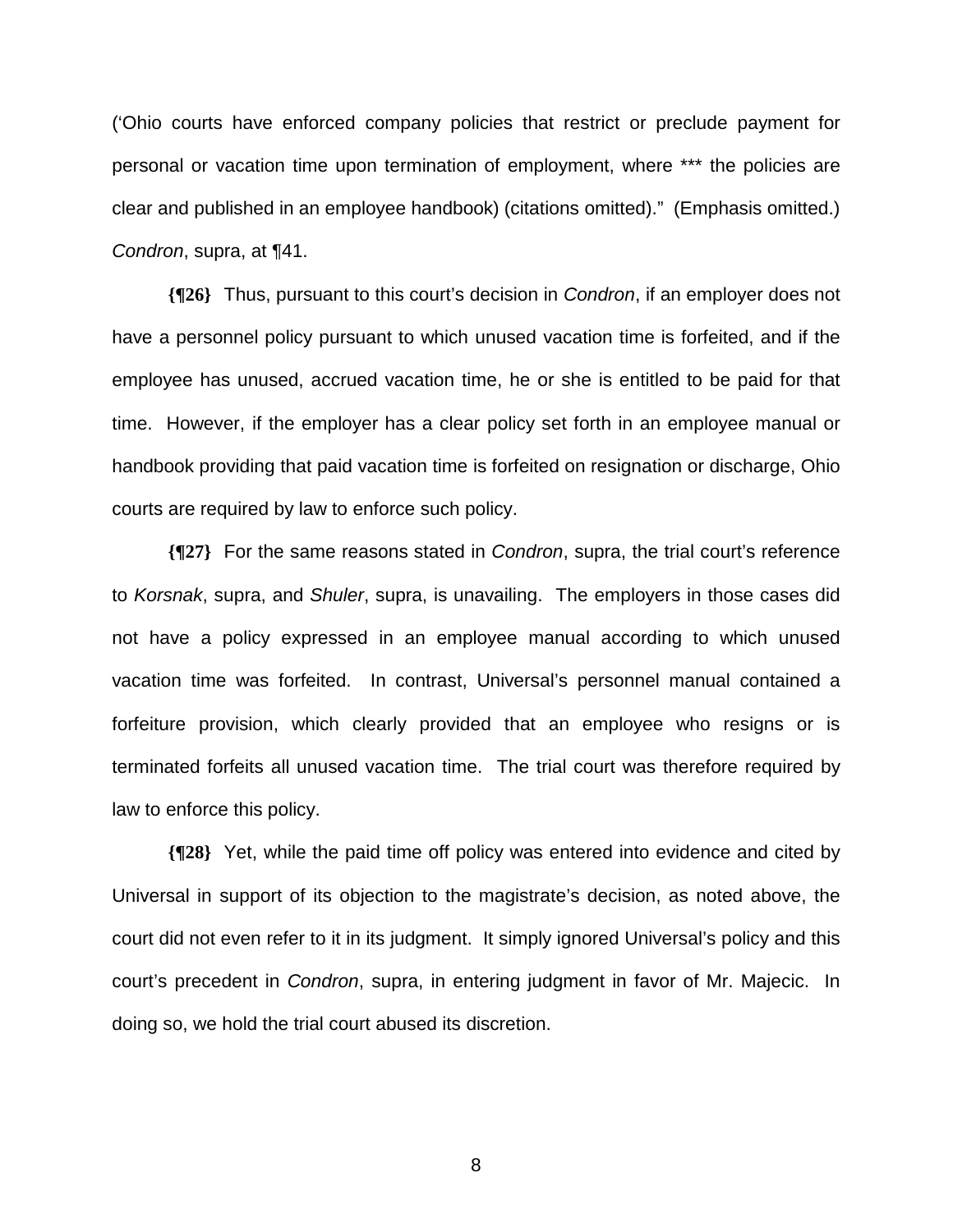**{¶29}** As an aside, we note that other Ohio Appellate Districts have reached the same conclusion this court reached in *Condron*, supra. For example, in *Winters-Jones v. Fifth Third Bank* (May 27, 1999), 8th Dist. No. 75582, 1999 Ohio App. LEXIS 2410, the employee claimed entitlement to payment for vacation time accrued but not used at the time she left her employment. Under the bank's policies, at the time the employee resigned, she was entitled to two weeks vacation time, but left her employment before using any of it. In affirming the trial court's summary judgment in favor of the employer, the Eighth District held:

**{¶30}** "Although employee handbooks, policy manuals, and the like are not contracts of employment, they may define the terms and conditions of an employment relationship if the employer and employee manifest an intention to be bound by them. \*\*\* There was undisputed evidence in the record that, at the time of her employment, appellant agreed to be bound by appellee's policies; indeed, her claim of entitlement to two weeks accrued vacation time manifests her acceptance of appellee's vacation policy. The policy clearly provides that accrued vacation time will be lost when employment is terminated; hence, appellant was not entitled to payment for vacation time accrued at the time her employment was terminated." (Internal citations omitted.) Id. at \*2-\*3.

**{¶31}** Similarly, in *Bologa v. I.H.S. Inc*. (Mar. 17, 1998), 9th Dist. No. 19218, 1999 Ohio App. LEXIS 1107, after the employee received notice of his layoff, but before its effective date, he asked for payment for 160 hours of unused "paid time off." The employer's policy provided, "PTO is not paid to employees at termination of employment regardless of the reasons for the termination \*\*\*." In reversing the municipal court's